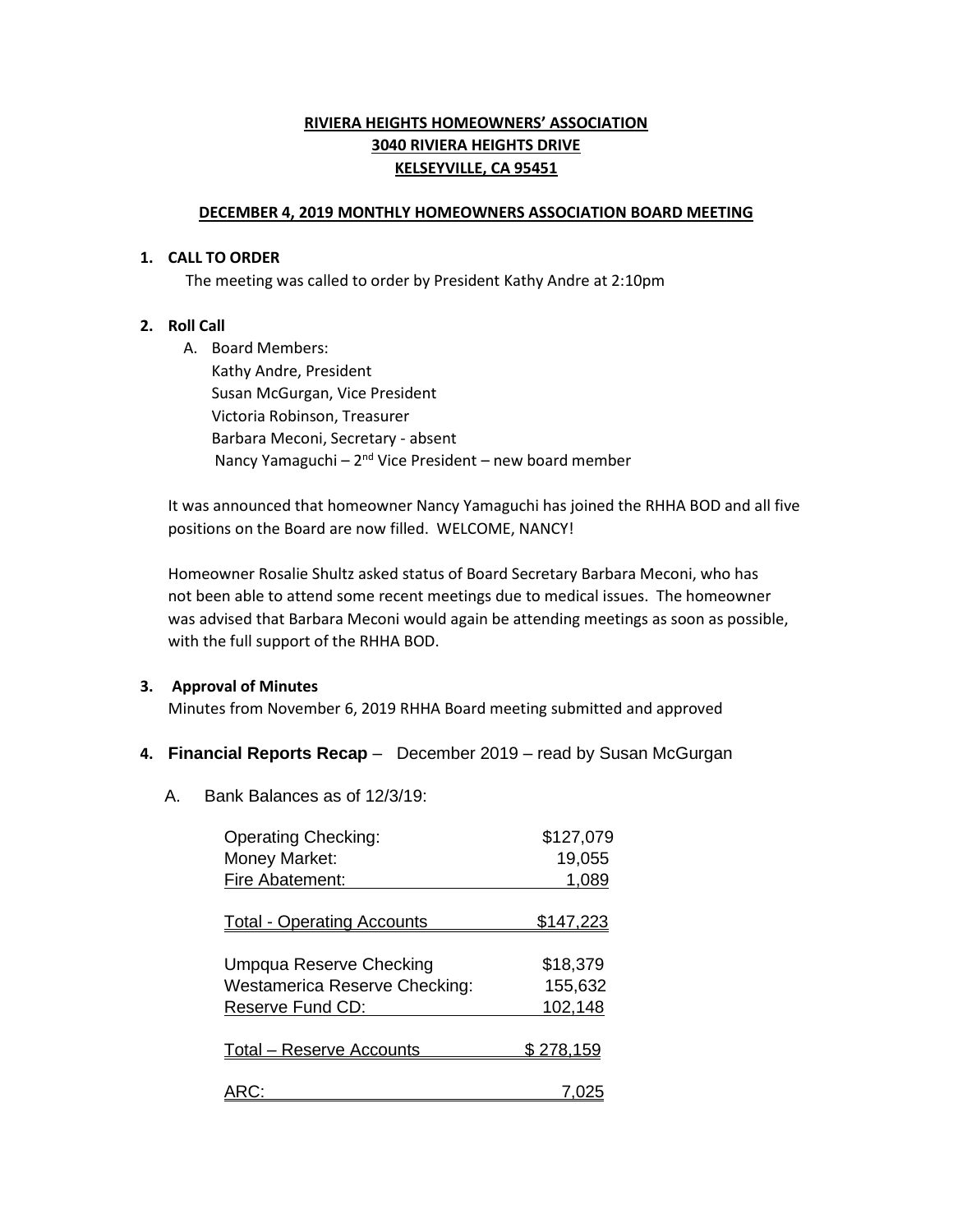- 1. Cash receipts through September were \$166,633. Of this total, \$155,774 was annual dues, \$3,650 was from transfer and escrow fees, and \$1,400 was for fines. The association also received a refund for 2018-2019 workers comp insurance of \$1,803 as well as \$1,818 for the 2019-2020 premium. Cash operating expenses through September were \$66,430.
- 2. On an accrual basis, total income through September was \$249,540 and total expenses were \$66,150. Payroll accounted for \$42,565 (annual budget for payroll is \$90,800).
- 3. There were five property transfers posted in September, and 13 transfers year-to-date.
- 4. Late fees of \$34,80 were posted on September  $4<sup>th</sup>$  to 109 properties.

## **PRESIDENTS REPORT:**

#### A. CLUBHOUSE -

Sophie Sells is working on the hardening of landscape around the Club House for fire abatement purposes.

#### **C. FIREWISE - UPDATE:**

- Fall Chipper Days were completed on Thursday, Nov. 7<sup>th</sup> & Friday, Nov. 8<sup>th</sup>. Over 60+ RHHA homeowners participated. Timberline Management did an excellent job on this project.

- On November 14, 2019, Firewise Committee/Board Members Kathy Andre and Susan McGurgan attended a follow up meeting to review the status of the approved CSA/Benefit Zone program. Supervisor Rob Brown attended the meeting and introduced Andy Williams with Lake County Code Enforcement, who will be handline the process for lot clearing of Select lots identified by each association (Clear Lake Riviera, Riviera West, Buckingham and Riviera Heights. Members from each association asked questions as to how this fire abatement program was going to operate and when committee meetings for each association was going to start. We feel it is imperative to have our voices heard as to the fire abatement projects that will be undertaken, as well as seeking financial accountability for this program. Rob Brown asked us to resubmit our lists of "worst of the worst" lots in each of our respective safety zones, to Andy Williams to get the program on track. Andy Williams provided information on the legal notifications and process of that needed to happen to have these lots cleared. We will continue to follow up with this program. One major goal is to have the county clear these "worst of the worst lots" prior to the 2020 peak fire season.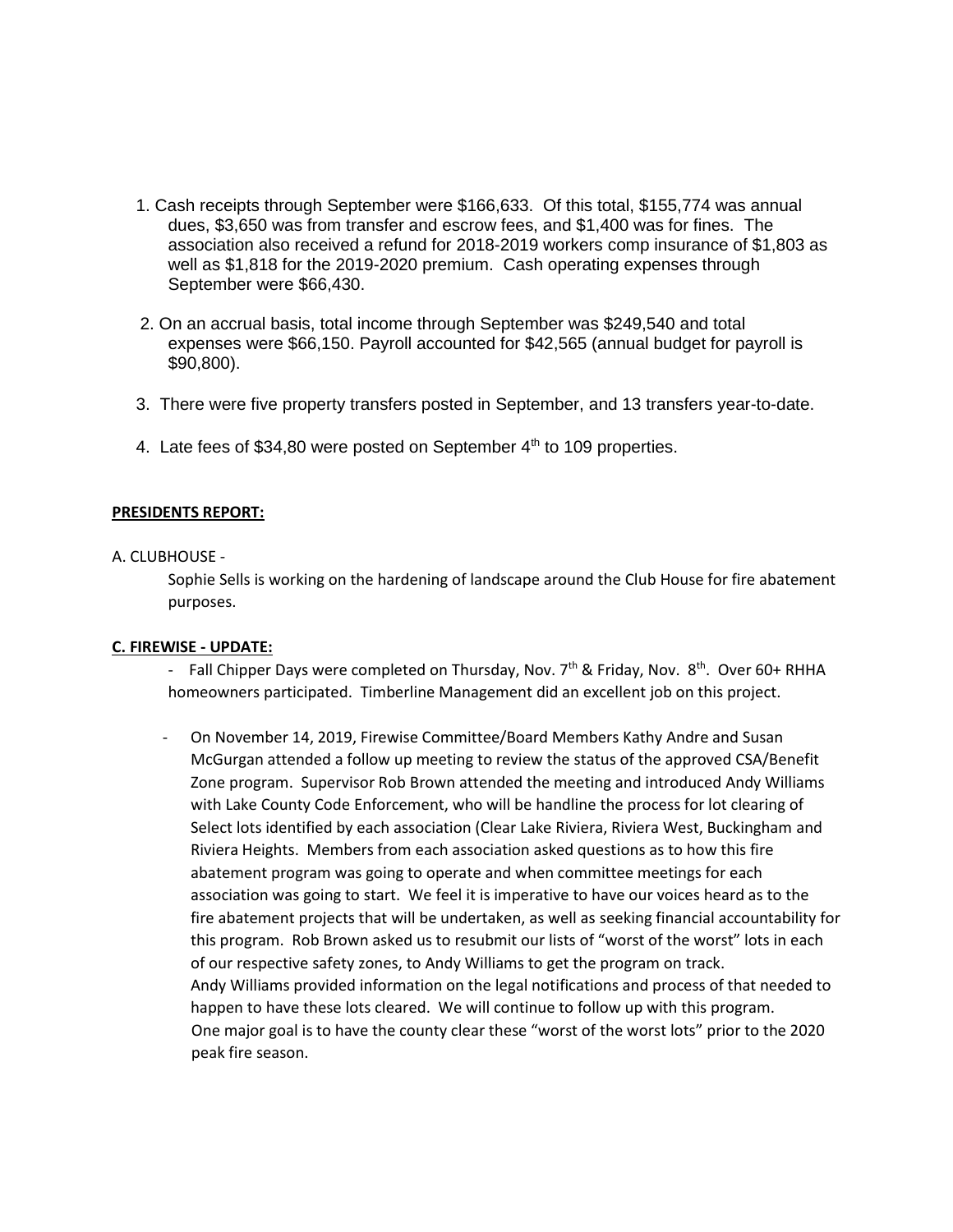- We are continuing on-going fire abatement compliance for RHHA property owners on yearround basis.

- We continue to pursue the building of a new fire station within a 5-mile radius of RHHA in conjunction with KFPD and Buckingham HOA. KFPD is supporting this project. A committee will be formed with representatives from Buckingham, Riviera Heights and KFPD to begin strategic planning to accomplish this objective. Buckingham has proposed some site locations to consider for the new station. If we are able to have a new fire station here, it will be of considerable help with lowering the costs of fire insurance coverage.

- Riviera Heights and Riviera West have joined efforts to obtain a CAL FIRE grant for removal of grey pines and knotty pines along evacuation roads/main access roads within our communities. With the sponsorship of KFPD, we were able to submit a request for grant funding consideration to reduce fuel loads within Riviera Heights and Riviera West and improve the safety of our HOA Members during a wildfire evacuation.

- We will again be working with Timberline Management on our on-going fire abatement efforts that involve expanding fire breaks in specified locations, both on homeowners Properties and in RHHA common area properties.

- RHHA Fire break expansion and maintenance. RHHA is obtaining bids from Timberline Land Management on identified locations. Work on fire breaks will be done this winter when burn ban is lifted.

- The National Fire Wise Community Membership application for 2019/2020 season submitted for Riviera Heights HOA has been approved.

## D. **CODE ENFORCEMENT - UPDATE**

On-going action to address CC&R violations as necessary.

## E. **ARC – UPDATE**

On-going action to address ARC requests.

## **G. MARINA COMMITTEE – UPDATE**

-Survey mailing delayed as we collected additional vendor bids an information from local agencies regarding pier replacement.

- The Board has approved a contract with Clear Lake Marine Construction for removal of pier pilings & debris from water. This work will take place as soon as weather allows.
- According to Lake Bed Management, a CEQA permit will likely be required to address erosion repairs under boat ramp; weather will hamper this work until late spring when water levels fall. We will